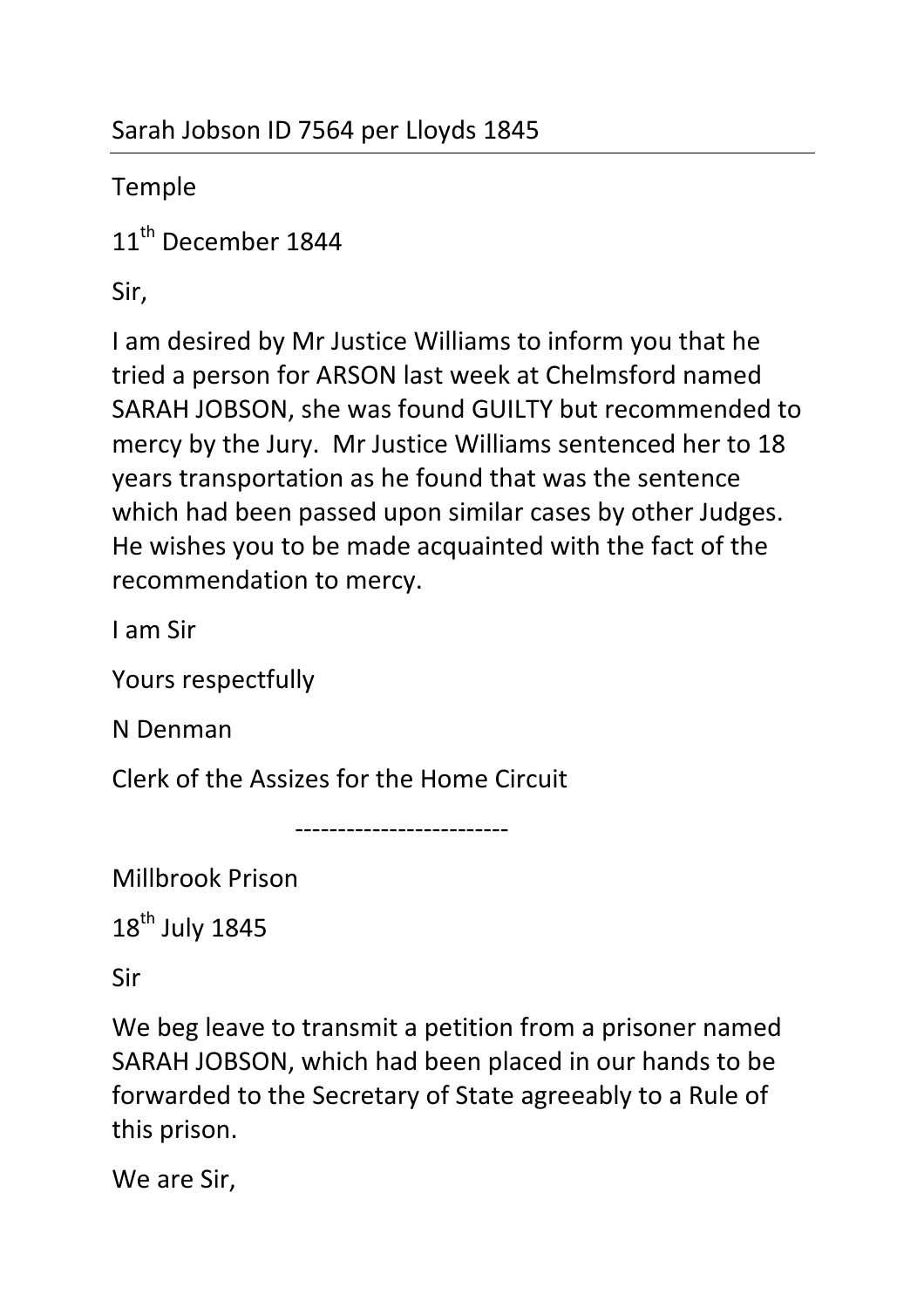Your most humbly and obedient Servants

William Crawford

[ ] Ruppell

John G Percy

Inspectors of the Prison

M Phillips Esq

------------------------

Convicted 3rd December 1844 – Chelmsford

Crime – Maliciously firing a stack of straw

Sentence – 15 years transportation

Received Millbank Prison from Springfield Goal on 18<sup>th</sup> December 1844.

---------------------

 The Right Honourable Sir James Graham Baronet, Her Majesty's Principle Secretary of State for the Home Department

The Petition of SARAH JOBSON a prisoner in Millbank Prison humbly sheweth that your Petitioner acknowledges her guilt not the justice of her sentence, douth begs for mercy as it is her first offence and she hopes to act very differently in the future. She therefore begs that you will kindly interfere on her behalf and recommend her pardon and your Petitioner will ever pray.

Signed